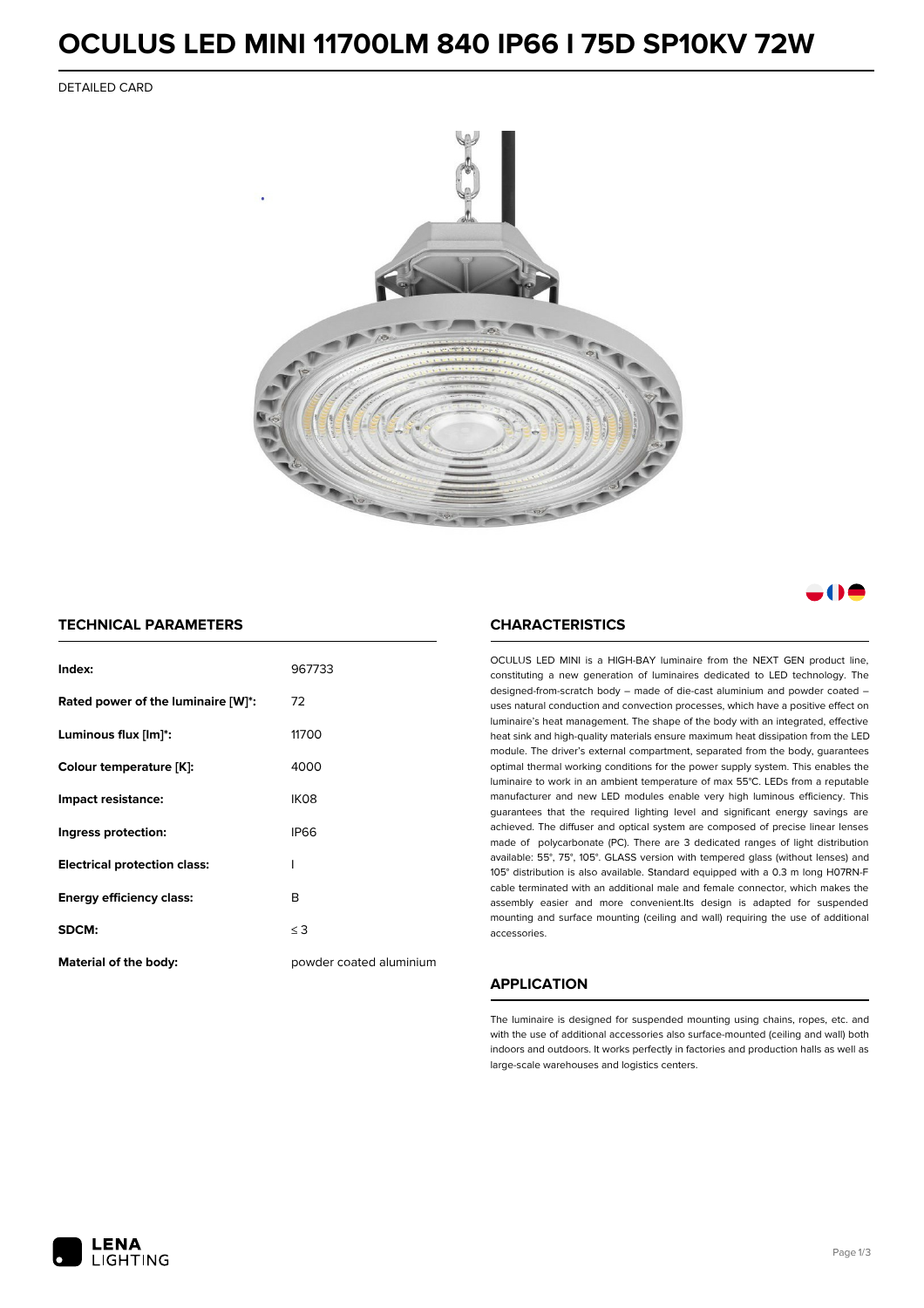# **OCULUS LED MINI 11700LM 840 IP66 I 75D SP10KV 72W**

DETAILED CARD

### **TECHNICAL PARAMETERS TABLE**

| Index:                              | 967733                  | Impact resistance:                                                       | IK08                             |
|-------------------------------------|-------------------------|--------------------------------------------------------------------------|----------------------------------|
| Light source:                       | LED                     | Ingress protection:                                                      | <b>IP66</b>                      |
| Nominal power [W]:                  | 72                      | <b>Mounting version:</b>                                                 | surface, suspended               |
| Rated power of the luminaire [W]:   | 72                      | Cable length [m]:                                                        | 0.30                             |
| Supply voltage [V]:                 | $220 - 240$             | Dimensions of single box [mm]:                                           | 140/350/350                      |
| Frequency [Hz]:                     | $50 - 60$               | Net weight of the luminaire [kg]:                                        | 2.330                            |
| Luminous flux [lm]:                 | 11700                   | Warranty [years]:                                                        | 5                                |
| Luminous efficacy [Im/W]:           | 160                     | AC voltage range [V]:                                                    | $198 - 264$                      |
| <b>Energy efficiency class:</b>     | B                       | DC voltage range [V]:                                                    | $190 - 280$                      |
| <b>Electrical protection class:</b> |                         | LED lifespan L70B50 [h]:                                                 | 107000                           |
| Colour temperature [K]:             | 4000                    | LED lifespan L80B20 [h]:                                                 | 65000                            |
| Colour rendering index:             | >80                     | LED lifespan L90B10 [h]:                                                 | 32000                            |
| SDCM:                               | $\leq$ 3                | Working temperature [°C]:                                                | from $-25$ to $+55$              |
| Power factor:                       | 0.95                    | Category type:                                                           | high-bay and low-bay             |
| Beam angle [°]:                     | 75                      | Photobiological safety:<br>hazard under normal behavioral<br>limitation) | Risk Group 1 (no photobiological |
| Surge protection [kV]:              | 10                      |                                                                          |                                  |
| <b>Diffuser material:</b>           | <b>PC</b>               | <b>ETIM class:</b>                                                       | EC001716                         |
| Diffuser type:                      | transparent             | The number of implement units:                                           | $\mathbf{1}$                     |
| Diffuser colour:                    | transparent             | Warranty [years]:                                                        | 5                                |
| Material of the body:               | powder coated aluminium | <b>CE</b> certificate:                                                   | 01/2021                          |
| Colour of the body:                 | grey                    | <b>PZH</b> certificate:                                                  | B-BK-60212-0481/21               |
| Dimensions (H/W/T/S) [mm]:          | 107/320                 | <b>Manual:</b>                                                           | <b>Download PDF</b>              |

### **LIGHT CURVES**